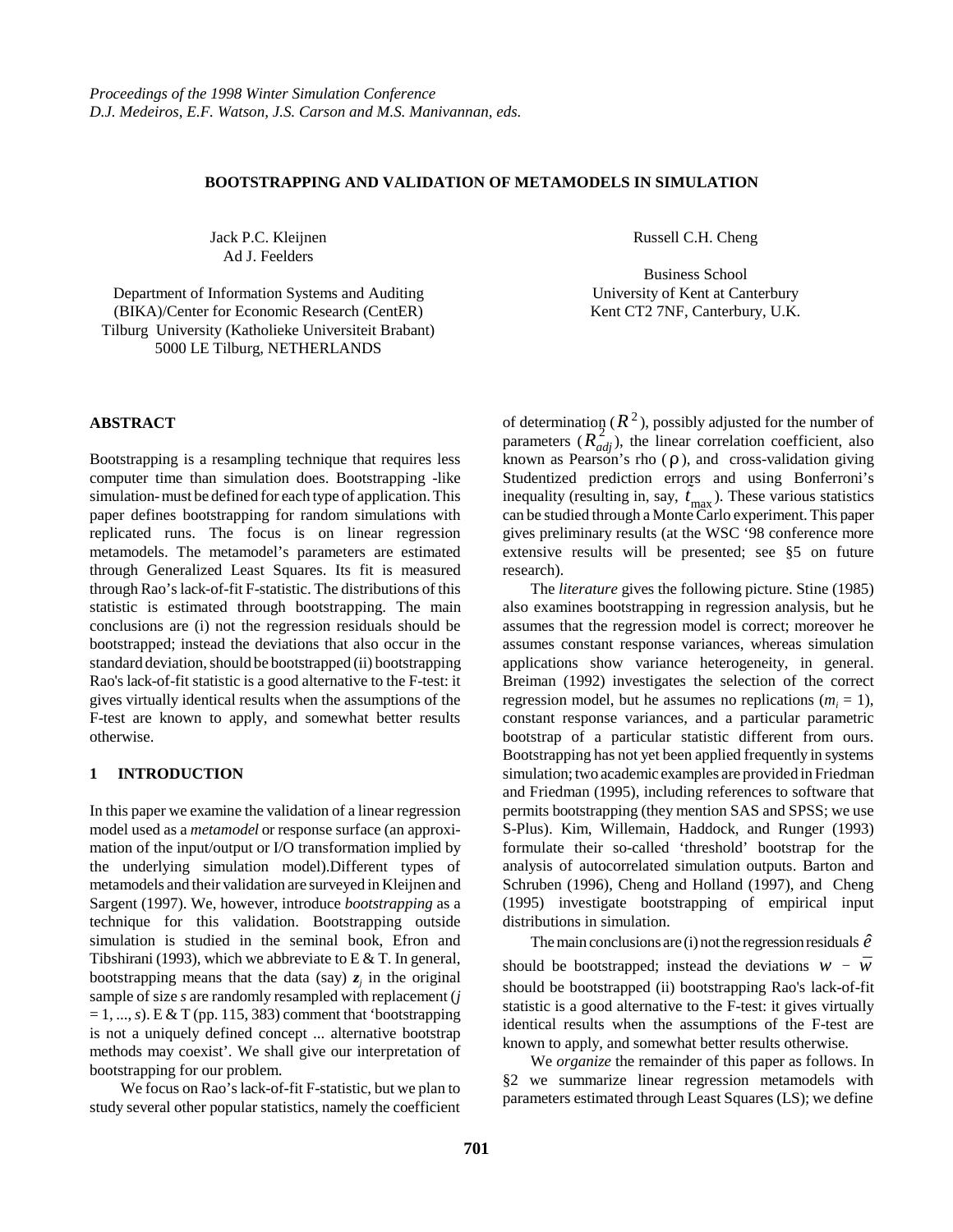Rao's lack-of-fit F-statistic. In §3 we discuss how the distribution of this statistic can be estimated through bootstrapping. In §4 we present preliminary Monte Carlo results. In §5 we briefly discuss future research. In §6 we summarize the main conclusions.

Note: Bootstrapping in simulation raises an interesting question. Instead of using the computer to generate responses through bootstrapping, the computer may be used to generate more simulation responses, either for old factor combinations or for new combinations. In practice, many simulation models require much more computer time than regression analysis does. In those situations it makes sense indeed to bootstrap. Breiman (1992, p. 750) also discusses bootstrapping versus replicating, but not in a simulation context.

# **2 LINEAR REGRESSION METAMODELS IN SIMULATION**

We first define some symbols. We use Greek letters for parameters; bold face for matrixes and vectors. We suppose that the simulation model has  $k$  factors, denoted by  $d_j$  with  $j$  $= 1, ..., k$  so  $d = (d_1, d_2, ..., d_k)$ . We assume a single type of simulation response, denoted by *w* (e.g. average waiting time). We let  $n$  denote the total number of factor combinations actually simulated. Factor combination *i* with  $i = 1, \ldots, n$  is replicated  $m_i$ ; times using non-overlapping pseudo-random number streams. This yields simulation response  $W_{i; r}$  with  $r = 1, ..., m_i$ . Hence,  $N = \sum_{i=1}^{n} m_i$ denotes the total number of simulation observations. Let  $\vec{w}$ denote the *n*-dimensional vector of average simulation outputs that can be obtained from  $W_{i; r}$ . Denote the total number of parameters in the regression metamodel by *q*. For example, a first-order polynomial regression metamodel for *k* factors has parameters  $\beta = (\beta_0, \beta_1, ..., \beta_k)$ ' so  $q = k + 1$ . Let *X* denote the *n*×*q* matrix of simulated independent regression variables; for example, its first column consists of ones; its first row of  ${\bf x}_1 = (1, x_{1, 2}, \dots, x_{1, q-1})$ . We further assume that the *n* combinations of simulation factors are selected though application of the statistical theory on Design Of Experiments (DOE); for example, a  $2^{k-p}$  design may be used. Hence *X* is controlled by the  $n \times k$  design matrix  $D =$  $(d_i)$  and the form of the metamodel assumed. Consequently, in our situation the original (non-bootstrapped) data *Z* (see §1) consist of (*X*, *w*). Finally, let *y* denote the output for the correct (adequate, valid) metamodel, so

$$
y = X\beta + e \tag{1}
$$

where *e* denotes the additive random residual with zero mean and covariance matrix  $\mathbf{cov}(y)$ .

An example of such a metamodel is a second-order polynomial. This metamodel has (i) one grand or overall mean  $\beta_0$ , (ii) *k* main effects  $\beta_j$ , (iii) *k* (*k* - 1)/2 two-factor interactions  $\beta_{j; j'}$  (*j* < *j'* and *j*' = 2, ..., *k*), and (iv) *k* quadratic effects,  $\beta_{j}$ ; *j*. Metamodel validation often concerns the selection of the correct degree of the polynomial. Cheng and Kleijnen (1997) gives a Bayesian approach, whereas this paper gives a bootstrap approach. Kleijnen and Standridge (1987) applies a popular ad hoc approach.

First suppose that the metamodel is fitted applying *ordinary LS* or OLS. Then the OLS estimator (say)  $\beta$  for a first-order polynomial (meta)model is

$$
\hat{\beta} = (X_1'X_1)^{-1}X_1'\bar{w}.
$$
\n(2)

This formula assumes that the inverse exists; DOE ensures that  $X_i$  is indeed not collinear. For example, if  $k = 3$  and a first-order polynomial is assumed, then a  $2^{3-1}$  design gives an orthogonal  $X_1$ , assuming the factors are standardized; see Kleijnen and Bettonvil (1990).

*Generalized LS* (GLS) estimates  $\beta$  accounting for variance heterogeneity (resulting in WLS) and -in case of common random numbers- correlations among simulation responses. These variances and covariances can be estimated by

$$
S_{i; i'}(w) =
$$
  
\n
$$
\sum_{r=1}^{m} (w_{i; r} - \bar{w}_{i})(w_{i'; r} - \bar{w}_{i'})
$$
  
\n
$$
(m_{i} - 1)
$$
  
\nwith i, i' = 1, ..., n .

Sometimes we shall abbreviate  $s_{i;i'}(w)$  to  $s_{i;i'}$ ; further  $s_{i;i'} =$ *s*  $s_{i'i}$  and  $s_{i:i} \equiv s_i^2$ ; in case of common random numbers we have constant replication numbers,  $m_i = m$ . E & T (p. 53) use 'plug in' estimators with denominators *mi* , but we prefer unbiased estimators.

Using the covariance estimators in (3), we define the  $n \times n$  matrix  $S_w = (s_{i,i})$ . This random matrix is used in *Estimated GLS* or *EGLS*:

$$
\tilde{\beta} \propto
$$
  

$$
(X'S_{w}^{-1}X)^{-1}X'S_{w}^{-1}\bar{w} .
$$
 (4)

Notice that this is a non-linear estimator since it uses the random variables  $S_w$  and  $\bar{w}$ .<br>To explain Rao's test we start as follows. The literature

on DOE often assumes replications, and the concomitant Analysis of Variance (ANOVA) assumes normally,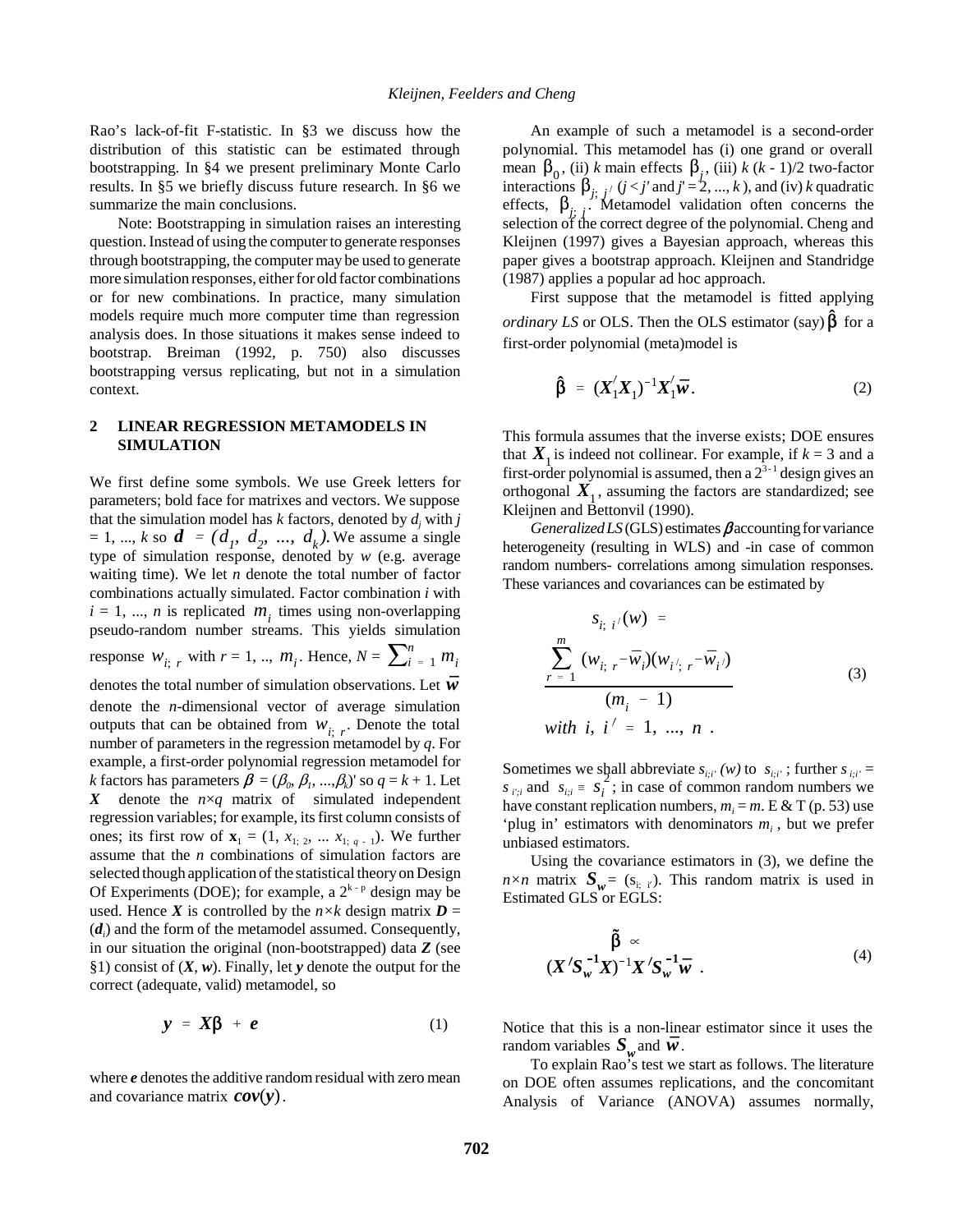independently, and identically (NID) distributed residuals with zero mean:  $\mathbf{e} \sim \text{NID}(0, \sigma^2)$ ; see (1). ANOVA then uses the classical *F lack-of-fit test*, which compares two estimators of the common response variance  $\sigma^2$ , as follows (i) The first estimator uses  $s_i^2$  with  $i = 1, ..., n$ , which are the classic variance estimators based on replication defined in (3). Because the true response variance  $\sigma^2$  is constant, these *n* estimators are averaged or pooled:  $\overline{s^2} = \sum_{i=1}^{n} s_i^2/n$ . (If  $m<sub>i</sub>$  is not constant, then a weighted average is used, with the degrees of freedom  $m_i$  - 1 as weights.)

(ii) The second estimator uses the *n* estimated residuals

where the linear regression model (1) together with OLS

$$
\begin{aligned}\n\bar{e}_i &= \bar{w}_i - \hat{y}_i \\
(i &= 1, ..., n)\n\end{aligned} \n\tag{5}
$$

gives the predictor or forecast  $\hat{y}_i = x_i / \hat{\beta}$ . These residuals give the second variance estimator,<br> $\sum_{i=1}^{n} \frac{1}{e_i^2} m/(n - q)$  This estimator is unbiased if and only if (iff) the regression model is specified correctly; otherwise this estimator overestimates the true variance.

(iii) Finally, these two estimators are compared statistically through the F-statistic  $F_{n-q, N-n}$ . The lack of fit is declared significant if this statistic exceeds its upper  $1 - \alpha$ quantile.

Rao (1959) extends this test from OLS to EGLS, assuming a constant number of correlated replications*,* as is the case for common random numbers. Let  $\tilde{e}$  denote the *n*dimensional vector with estimated EGLS residuals. Then the test statistic becomes

$$
F_{n-q, m-n+q} =
$$
  
\n
$$
\tilde{e}'S_{w}^{-1}\tilde{e}
$$
  
\n
$$
\frac{m(m-n+q)}{[(n-q)(m-1)]}.
$$
\n(6)

Kleijnen (1992) shows that this test performs well for symmetrically distributed simulation responses; for example, it works for normally or uniformly distributed, but not for lognormally distributed simulation responses. In queueing simulations the responses may indeed be asymmetrically distributed; also see Cheng and Kleijnen (1997). Fortunately, bootstrapping permits the estimation of any statistic including (6), for any distribution.

## **3 BOOTSTRAPPING RAO'S LACK-OF-FIT F-STATISTIC**

E & T describe the real world by  $z \sim P$  where z is an independently and identically distributed (i.i.d.) variable (possibly, multi-variate), and *P* is its distribution function.(Hence, each individual observation  $z_i$  may be sampled 0, 1, ..., *s* times; so this sampling follows a multinomial probability function). Let  $F$  denote the estimated probability function. Then the bootstrap sample is

$$
z_j^* \sim \hat{F}
$$
  
where  $\hat{F} = 1/s$  (7)  
 $(j = 1, ..., s)$ .

Bootstrapping supposes that the data are summarized by a *statistic* (say)  $\theta = s(z)$ . E & T gives as examples the mean, variance, linear correlation coefficient, and eigenvalues; we focus on Rao's statistic (6).

If no common random numbers are used, then we allow different replication numbers  $m_i \neq m$ . Such unequal replication numbers are used in, for example, Cheng and Kleijnen (1997, 1998), assuming that queueing systems with *n* different traffic rates are simulated with more customers when traffic rates are high.

*Common random numbers* create positive correlations between the components of  $w_r$  with  $w_r =$  $(w_{1, r}, w_{2, r}, ..., w_{n; r})'$  and  $r = 1, ..., m$ ; that is, we assume a

constant number of replications  $m_i = m$ .

Note: E & T (p. 111) considers regression analysis without DOE, so there are no replications:  $m_i = 1$  so  $N = n$ . In our proposed bootstrap, a restriction is that the resulting matrix  $X$  be non-singular. This restriction, however, is satisfied as DOE guarantees a non-singular *n×q* matrix *X*.

We present one bootstrap technique, namely a nonparametric version. We ensure that in our bootstrap the metamodel is correct, so that we obtain a bootstrap distribution of Rao's statistic under the null-hypothesis of a valid metamodel. With the resulting bootstrap distribution we can confront the original statistic *F* computed for the metamodel from the original I/O simulation data (*X*, *w*). We expect this statistic to fall below the upper  $1 - \alpha$  quantile of the bootstrap distribution.

Technically this means that - unlike Breiman (1992, p.740) and  $E \& T$  (pp. 113-117) - we do not use the original estimated residuals  $\tilde{\mathbf{e}}_r = (\tilde{e}_{r,1}, ..., \tilde{e}_{r,n})'$ : some thought shows that when the metamodel is false, then bootstrapping these residuals is wrong! Instead we use the *deviations*.

$$
d_{i; r} = w_{i; r} - \bar{w}_i. \tag{8}
$$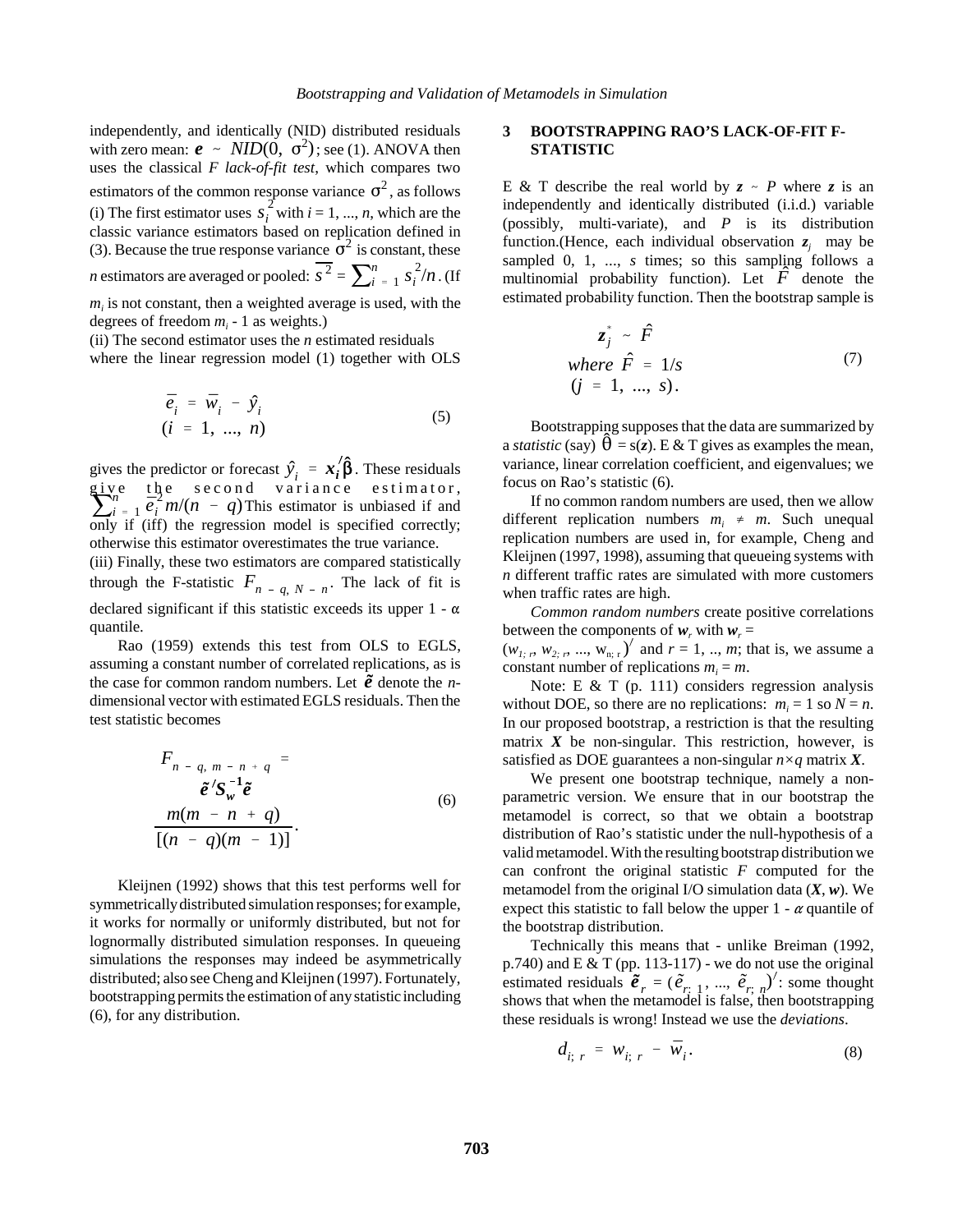These variables have zero means, whatever the fitted metamodel is. We use these variables as follows.

First we consider the classic case, namely simulation responses that are independent and have constant variance  $\sigma^2$ . Then we resample *N* values from the *N* original deviations defined in the last equation, (8). This yields the bootstrapped simulation responses assuming the metamodel is valid:

$$
w_{i; r}^* = \boldsymbol{x}_i \boldsymbol{\tilde{\beta}} + d_{i; r}^* \t\t(9)
$$

We might refine this bootstrap because only for large replication numbers *m* do the deviations have the same variance as the residuals have, namely  $\sigma^2$  (i.e., we might variance as the residuals have, hallery  $\sigma$  (i.e., we finglit multiply  $d_{i, r}^*$ , by an appropriate constant). We point out that no bootstrap simulation response in the last equation (9) is identical to any of the original simulation responses!

The second case allows for variance heterogeneity of the simulation responses. Given the value  $x_i$ , we then resample only the  $m_i$  values of the corresponding  $d_{i; r}$ .<br>The third and final case allows for common seeds. Then

we have *m* independent vectors, each with *n* correlated simulation responses. Now we resample the  $m$  vectors of deviations  $\boldsymbol{d}_r = (d_{r,1}, ..., d_{r,\overline{n}})'$  with replacement, so  $\hat{F}$  $1/m$ ; see (7).

From these bootstrapped I/O data  $(X, w^*)$  we compute the EGLS estimators  $S_w$ ,  $\hat{\beta}^*$ ,  $\hat{e}^*$ , and  $F^*$ ; see (3) through (6). Repeating this bootstrap *B* times gives the bootstrap distribution of  $F^*$ . If the original statistic does not fall within the interval that ranges from zero to the estimated upper  $1 - \alpha$  quantile of this bootstrap distribution, then we reject the null-hypothesis of a valid metamodel. Note that we keep the original input data *X* unchanged; also see Breiman (1992) and E & T.

Note: The pseudorandom number stream may be atypical, resulting in a value *w* that has extremely low probability: *outlier*. For example, the event of a sequence of 1,000 consecutive pseudorandom numbers all below 0.01, is possible, but highly unlikely. Therefore the analysts may wish to eliminate this value *w* when fitting the metamodel. See the general regression literature. In bootstrapping, outliers are automatically removed when they are not resampled.

### **4 MONTE CARLO STUDY**

Consider the best-known queueing model, namely M/M/1, which has Poisson arrival and service processes, one server (implicit assumptions: first-in-first-out or FIFO priority rule, unlimited size of buffer or waiting room). Suppose the simulated response is the steady-state expected waiting time of customers (say)  $\mu$ . For low traffic rates (say)  $\lambda$  a firstorder polynomial is an adequate approximation; for higher traffic rates a second-order polynomial might be adequate (better metamodels are proposed in Cheng and Kleijnen (1998).

However, to improve the *efficiency and effectiveness* of our study on bootstrapping and validation, we proceed as follows. To simulate the M/M/1 model such that accurate estimates of the response parameter  $\mu$  result, requires extremely long runs. The resulting computer time would be a waste, given the goal of our study. Moreover, we would not know for which traffic rates  $\lambda$  a first or second-order polynomial is adequate. Therefore we make sure that in some Monte Carlo experiments a first-order polynomial with zero intercept ( $\beta_0 = 0$ ) is adequate. In the other experiments we guarantee that the second-order effect is important relative to the first-order effect: see the marginal effect  $2\beta_{1:1}x_1/\beta_1$ . Kleijnen (1992, p. 1172) explains that when estimating the type I errors, the values of the true regression parameters do not matter; so they are all taken equal to zero (  $\beta_0 = 0, \beta_1 = 0$ 0, ...). We, however, take  $\beta_1 = 1$ , because of the marginal

effect  $2\beta_{1;\;1}x_1/\beta_1$ . We examine  $\beta_{1;\;1}$  is 0.25 in this study.<br>Here we report on Monte Carlo experiments with a design partly taken from Kleijnen (1992, pp. 1170-3). So we examine a single factor  $(k = 1)$ , a true metamodel that is either a first-order or a second-order polynomial (so *q* is 2 or 3), a number of factor combinations that is small, namely *n*  $= 3$ , where the standardized factor values are  $-1$ , 0, and 1, a number of simulation replications that is maximal (say)  $n +$  $50 = 53$ , true residuals that are either Gaussian or lognormally distributed with zero means, standard deviations  $\sigma = (1.0, 1.818, 0.182)^\prime$ , and common seeds which we  $\sigma$ = (1.0, 1.818, 0.182)<sup>'</sup>, and common seeds which we assume to give  $\rho(w_i, w_i) = 0.9, \alpha = 0.20, \text{ and } 100$ macroreplications. We use a bootstrap sample size of  $B =$ 1000, to estimate the distribution of the various validation statistics. (Similar extensive experiments are performed in Breiman 1992).

 We first consider normally distributed errors; in this case Rao's lack-of-fit statistic is known to have an  $F_{n-q, m-n+q}$ distribution in case of a valid metamodel. In the simulation experiments we fit a first-order polynomial to the data, so q= 2. Rao's lack-of-fit statistic is compared to  $F_{1,52 : 0.2} = 1.6849$ and to the 80<sup>th</sup> percentile of the bootstrap distribution respectively. This allows us tot determine whether the bootstrap gives good results in a analytically tractable case. The simulation results for  $\beta_{1;\;1} = 0$  (no specification error) are depicted in Table 1. (A= Accept, R= Reject, B= Bootstrap, F= F-test).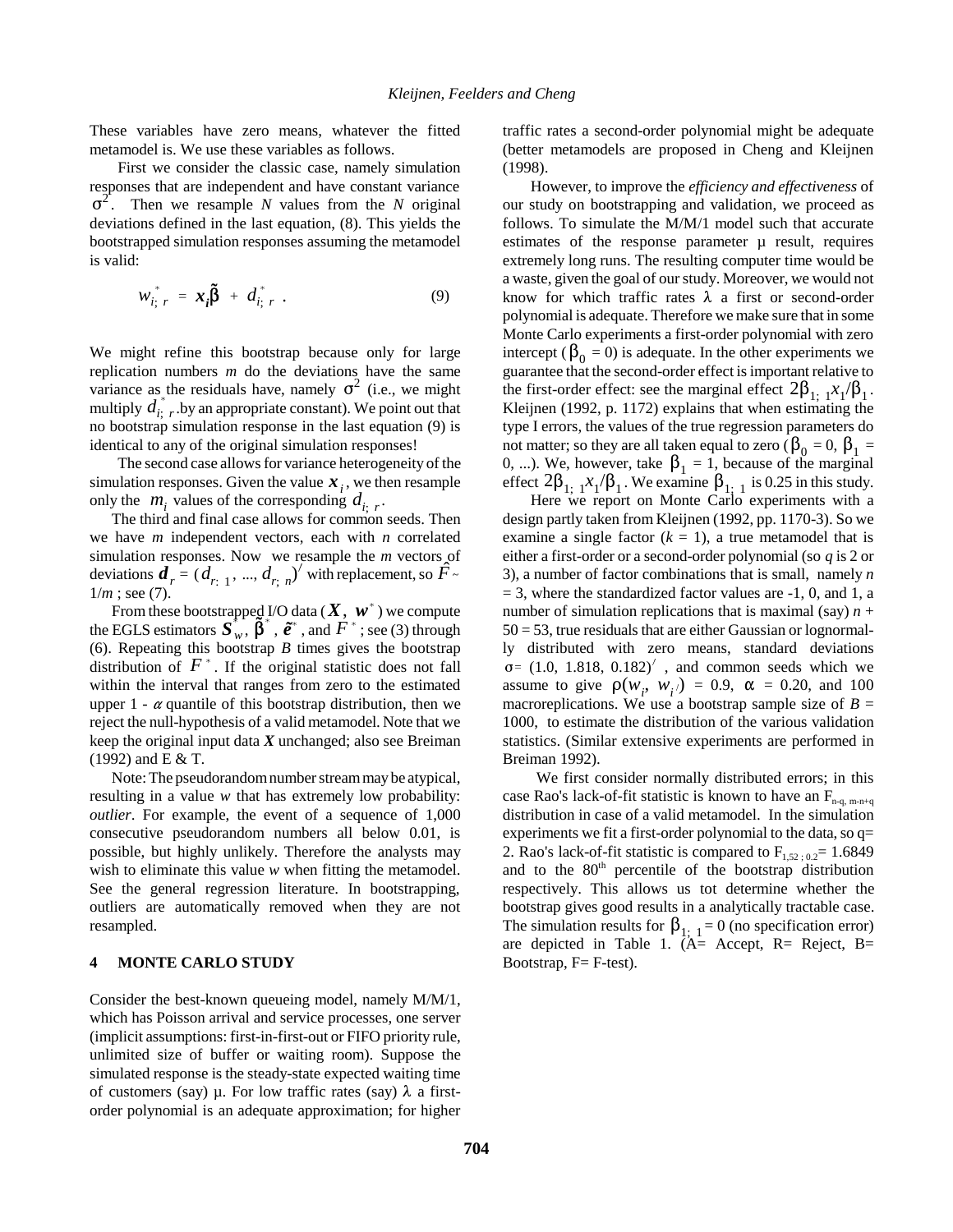Table 1: 
$$
\beta_{1; 1} = 0
$$
, Normal Errors

| А  | R  | T   |
|----|----|-----|
| 80 | 1  | 81  |
| 1  | 18 | 19  |
| 81 | 19 | 100 |
|    |    |     |

From these results we estimate and  $\hat{\alpha}_F = 0.19$ . Under H<sub>O</sub> :  $\alpha = 0.2$  both results have a p-value of 0.9007 (using and exact binomial test and a two-sided alternative).

To test H<sub>o</sub>:  $\alpha_B = \alpha_F$  against a two sided alternative only the cases on which they differ are of interest (the R-A and A-R cells in the table). Under  $H_0$  each case on which they differ has probability 0.5 of landing in the R-A and A-R cell respectively. We (arbitrarily) define a case in the A-R cell as a "succes", and obtain a binomial test with 2 trials, 1 success and probability of success  $= 0.5$ . This gives us a p-value of 1 so we cannot reject the null hypothesis.

Next we consider the case with  $\beta_{1;1} = 0.25$ (misspecified model) and normal errors. The results are summarized in Table 2.

| Table 2: $\beta_{1;\;1}$ = 0.25, Normal Errors |  |  |  |
|------------------------------------------------|--|--|--|
|------------------------------------------------|--|--|--|

| - ,    |    |     |     |
|--------|----|-----|-----|
| F<br>в | A  | R   | T   |
| A      | 42 | 0   | 42  |
| R      |    | 57  | 58  |
| T      | 43 | -57 | 100 |

The estimated power of the bootstrap in this case is 0.58; and for the F-test 0.57. Clearly we cannot reject  $H_0$  : power  $B_B$  = power  $F_F$  (p-value = 1).

Next we consider log-normal errors and no specification error  $(\beta_{1;1} = 0)$ . The simulation results are summarized in Table 3.

|  |  |  | Table 3: $\beta_{1; 1} = 0$ , Log-normal Errors |  |
|--|--|--|-------------------------------------------------|--|
|--|--|--|-------------------------------------------------|--|

| F<br>в | A  | R   | Т   |
|--------|----|-----|-----|
| A      | 73 | 3   | 76  |
| R      | 0  | -24 | 24  |
| т      | 73 | -27 | 100 |

From Table 3 we calculate  $\hat{\alpha}_B = 0.24$  and  $\hat{\alpha}_F = 0.27$ , with p-values (H<sub>O</sub>:  $\alpha = 0.2$ ) of 0.3176 and 0.1027 respectively. The test of  $H_0$ :  $\alpha_B = \alpha_F$  yields a pvalue of 0.25 on the data in Table 3.

Finally we consider log-normal errors with a misspecified model ( $\beta_{1;\;1} = 0.25$ ).<br>The simulation results are summarized in Table 4.

Table 4:  $\beta_{1:1} = 0.25$ , Log-normal Errors

| F<br>B | А  | R     | T   |
|--------|----|-------|-----|
| A      | 32 | 5     | 37  |
| R      | 0  | - 63  | 63  |
| T      |    | 32 68 | 100 |

The estimated power of the bootstrap in this case is 0.63, for the F-test the estimate is 0.68. The test of  $H_0$ : power  $_B =$ power  $_F$  yields a p-value of 0.0625.

#### **5 FUTURE RESEARCH**

Popular statistics for measuring the fit of estimated regression metamodels are: the coefficient of determination, denoted as R-square, possibly adjusted for the number of parameters, and the linear correlation coefficient, also known as Pearson's rho. One more alternative is cross-validation, giving Studentized prediction errors and using Bonferroni's inequality.

Several more validation statistics will be considered, such as the relative absolute errors, considering either their average or their maximum. These various fitting and validation procedures and different statistics will be studied through an extensive Monte Carlo experiment. Queueing examples will provide further illustrations of the practical use of these procedures and statistics.

### **6 CONCLUSIONS**

The main conclusions are (i) Not the regression residuals  $\hat{e}$ should be bootstrapped; instead the deviations  $w - \bar{w}$ should be bootstrapped (ii) bootstrapping Rao's lack-of-fit statistic is a good alternative to the F-test. In case the assumptions of the F-test are known to apply (normal errors), the bootstrap gives virtually identical results. In case the assumptions of the F-test are violated (log-normal errors) both tend to give a somewhat high Type I error probability, but the bootstrap less so. Further experiments are required to draw more definitive conclusions.